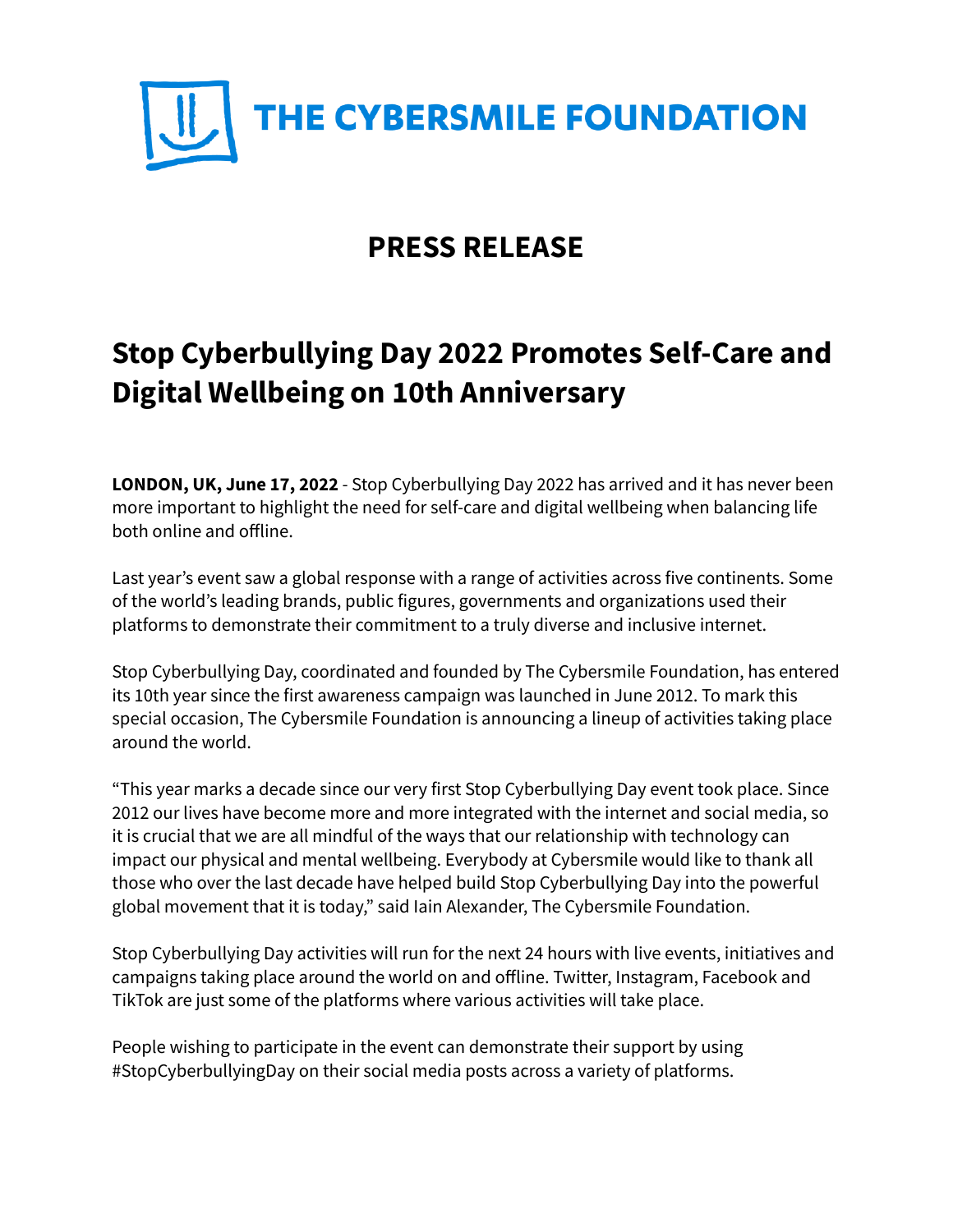# **Stop Cyberbullying Day 2022 lineup**

Building on last year's message of unity and acceptance, this year's event is focusing on self-care and wellbeing as people spend more and more time online. Because of the global nature of the event, initiatives to support and promote Stop Cyberbullying Day 2022 will take place across multiple time zones.

Some of the planned Cybersmile activities include:

### **Global campaign launch in partnership with Urban Decay**

The Cybersmile Foundation and Urban Decay are marking Stop Cyberbullying Day with the launch of an exciting new global initiative.

# **Digital Wellbeing 2022 Gen Z report**

Cybersmile are announcing today the launch of Digital Wellbeing 2022 – a national report examining the impact of social media use on Gen Z wellbeing in the U.K.

Following the recently commissioned State of Play report exploring identity bullying among Gen Z internet users in the U.S., The Cybersmile Foundation have undertaken a new research project focusing on crucial aspects of digital wellbeing including mental health, diet, sleep, social media addiction, comparison culture, body image and many more.

### **Exclusive interviews with Cybersmile ambassadors Holly H and F1 driver Nicholas Latifi**

Discover exclusive insights and top tips on all aspects of life online from Cybersmile ambassadors Holly H and F1 driver Nicholas Latifi. Having a social media following of over 16 million means that Holly H, Britain's biggest TikTok influencer, knows all about the positives and negatives of social media. Canadian-Iranian Nicholas Latifi also knows a thing or two about social media himself and joins the day's lineup in an exclusive sit down with Cybersmile.

### **Education campaign with Premier League football players**

Cybersmile have teamed up with strategic partner Ten Toes and a host of Premier League football players to launch a creative education campaign raising awareness of the real life consequences of online abuse.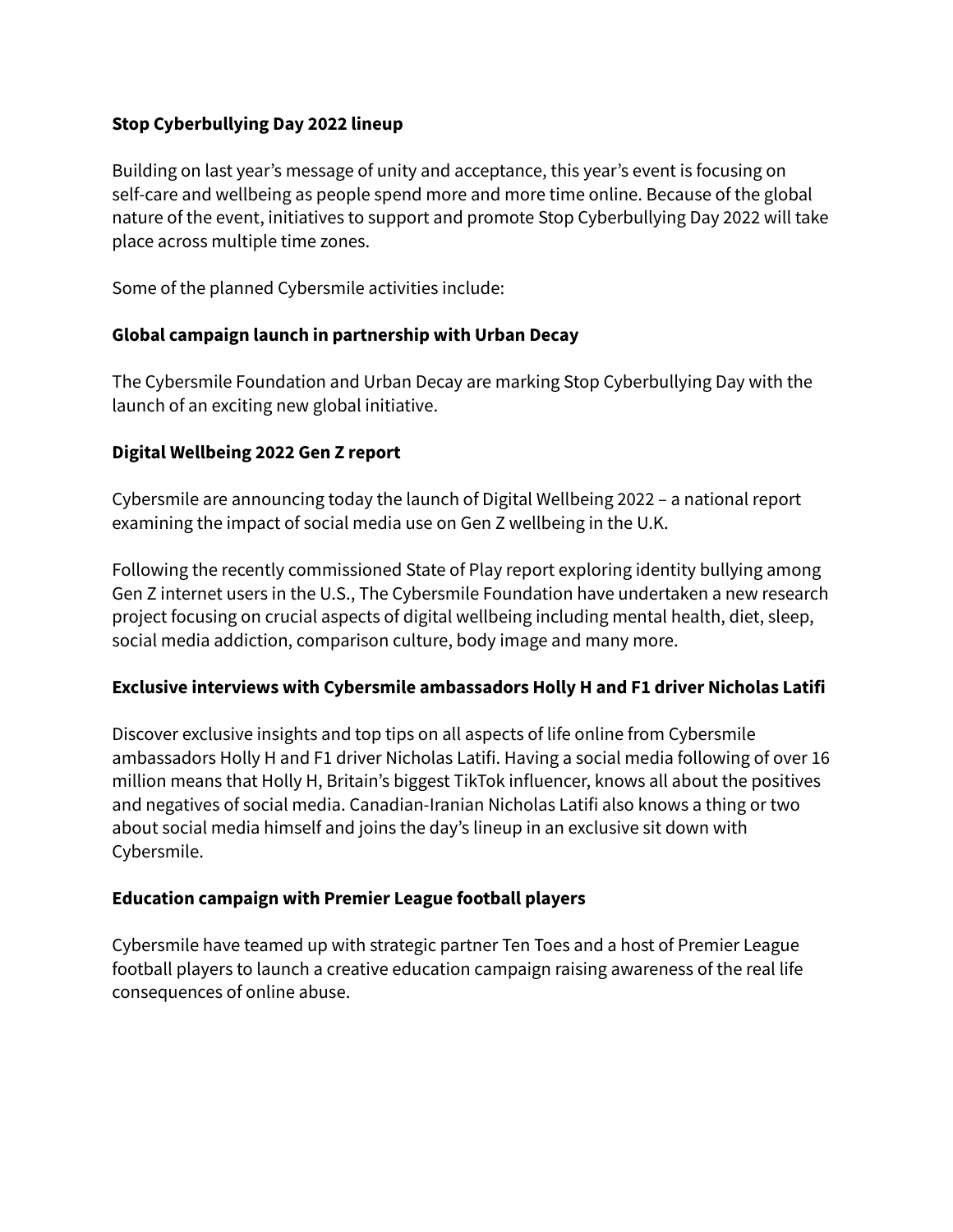# **Exclusive giveaways**

The Cybersmile Foundation will be announcing opportunities to enter and win exclusive prizes throughout the day across their official social media accounts.

## **Special initiatives**

Stop Cyberbullying Day welcomes and enjoys the support of important stakeholders and partners from around the world. During this 10th anniversary event, a number of product launches, policy updates, news and activities will be publicly announced. To stay informed of these developments, social media users can follow Cybersmile social channels and search announcements using the #StopCyberbullyingDay hashtag across most platforms.

### **How to participate**

There are lots of ways people can show their support for Stop Cyberbullying Day without the need for pre-planning. Internet users, brands, organizations and governments are all encouraged to show their commitment by creating content and sharing messages of support and kindness on social media using the #StopCyberbullyingDay hashtag across all platforms.

For all the latest updates and activities throughout the day follow  $@CybersmileHO$  on Twitter and [@cybersmilefoundation](https://instagram.com/cybersmilefoundation) on Instagram.